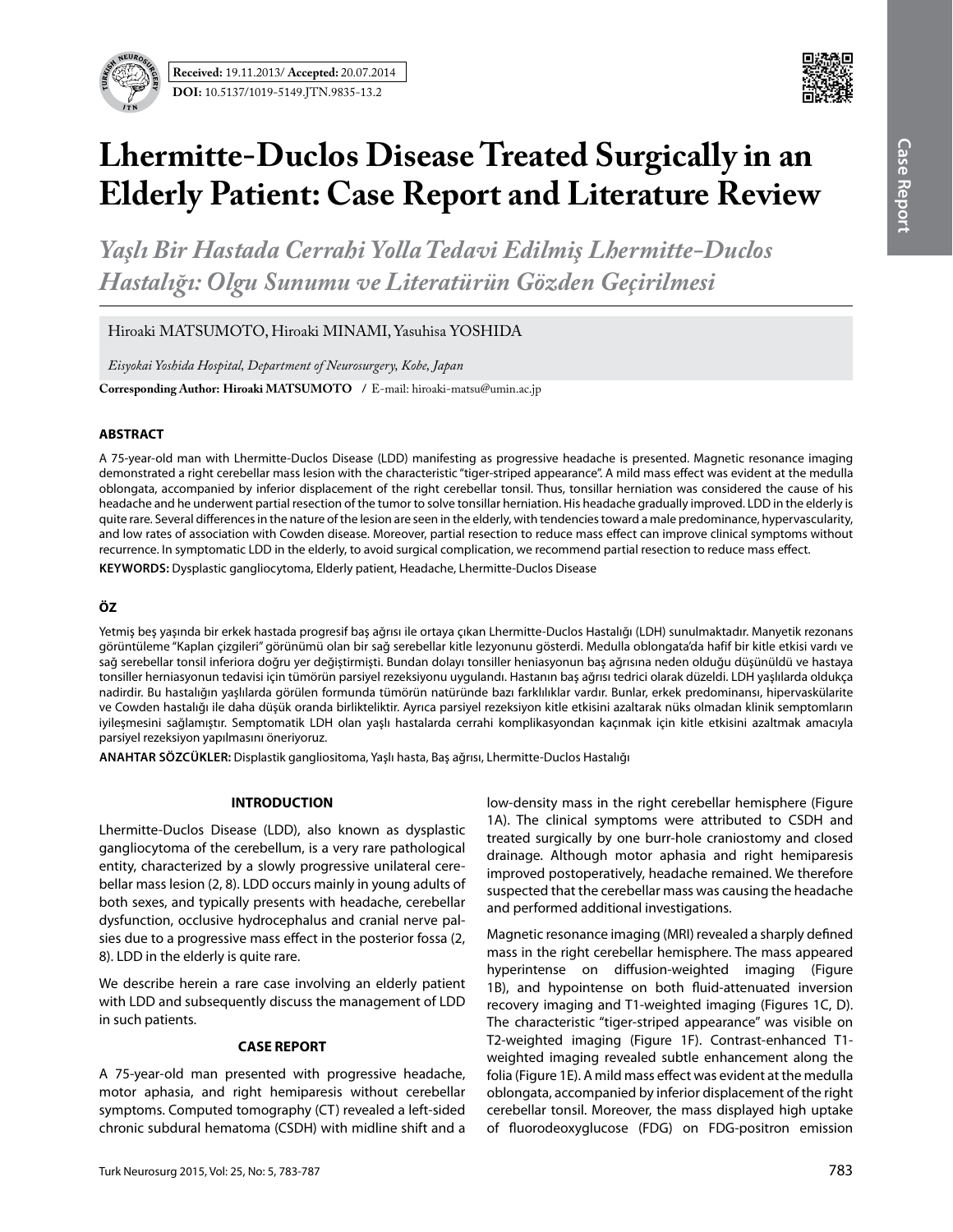tomography (PET)/CT (Figure 1G). Maximal standardized uptake volume (SUV) was 11 and tumor/normal brain uptake ratio (T/N ratio) was 1.6. Vertebral angiography showed slight tumor blush in the right cerebellar hemisphere (Figures 1H, I).

We considered that LDD with slight tonsillar herniation might be the cause of headache in this case. The mass was removed via a midline suboccipital approach with decompression of the foramen magnum and C1 laminectomy. Although the right cerebellar hemisphere was pale and enlarged with widened folia, margins to the mass lesion were not easily defined (Figure 2A). Partial resection of the mass to solve tonsillar herniation was thus performed, and subsequent histological examination confirmed the diagnosis of LDD. An enlarged molecular layer with dysplastic ganglion-like cells, hypertrophied granular layer, and increased numbers of small blood vessels within the molecular layer were detected by hematoxylin and eosin staining (Figures 2B-D). Dysplastic ganglion-like cells showed clear nuclear bodies and positive staining for synaptophysin (Figure 2E). No mitotic cells were apparent, with an MIB-1 index of <0.1%.

The postoperative course was uneventful, and headache gradually improved. Follow-up MRI performed 2 years postoperatively showed no regrowth of the lesion and improved tonsillar herniation. Genetic testing for Cowden disease (CD) yielded negative results.

#### **DISCUSSION**

LDD is a very rare, progressive pathological entity of unclear nature and pathogenesis (2, 8). More than 200 cases have been reported in the literature (3). Most cases documented have occurred in adults in the third and fourth decades of life, with no sex predilection (2, 8). LDD in the elderly is quite rare, with only 5 other cases reported in patients over 60 years old (2, 5-7, 10). Table I summarizes the clinical features of LDD in the elderly, including the present case. Among these 6 patients, five were in the sixth decade of life and only



**Figure 1:** Preoperative investigations. **A)** Computed tomography showed a low-density mass without calcification in the right cerebellar hemisphere. **B)** Diffusion-weighted image demonstrated the tumor as a high intensity striped lesion. **C)** Fluid-attenuated inversion recovery image demonstrated the tumor as a low intensity striped lesion. **D)** T1-weighted image demonstrated the tumor as a low intensity striped lesion. **E)** Gadolinium-enhanced T1-weighted image demonstrated subtle enhancement along the folia. **F)** T2 weighted image demonstrated the characteristic "tiger-striped appearance" of the lesion that is a typical finding in Lhermitte- Duclos disease. A mild mass effect was evident at the medulla oblongata, accompanied by inferior displacement of the right cerebellar tonsil. **G)** A FDG-PET image showed increased FDG uptake within the right cerebellar lesion. **H and I)** Vertebral angiography showed slight tumor blush in the right cerebellar hemisphere (**H:** anteroposterior view, **I:** lateral view).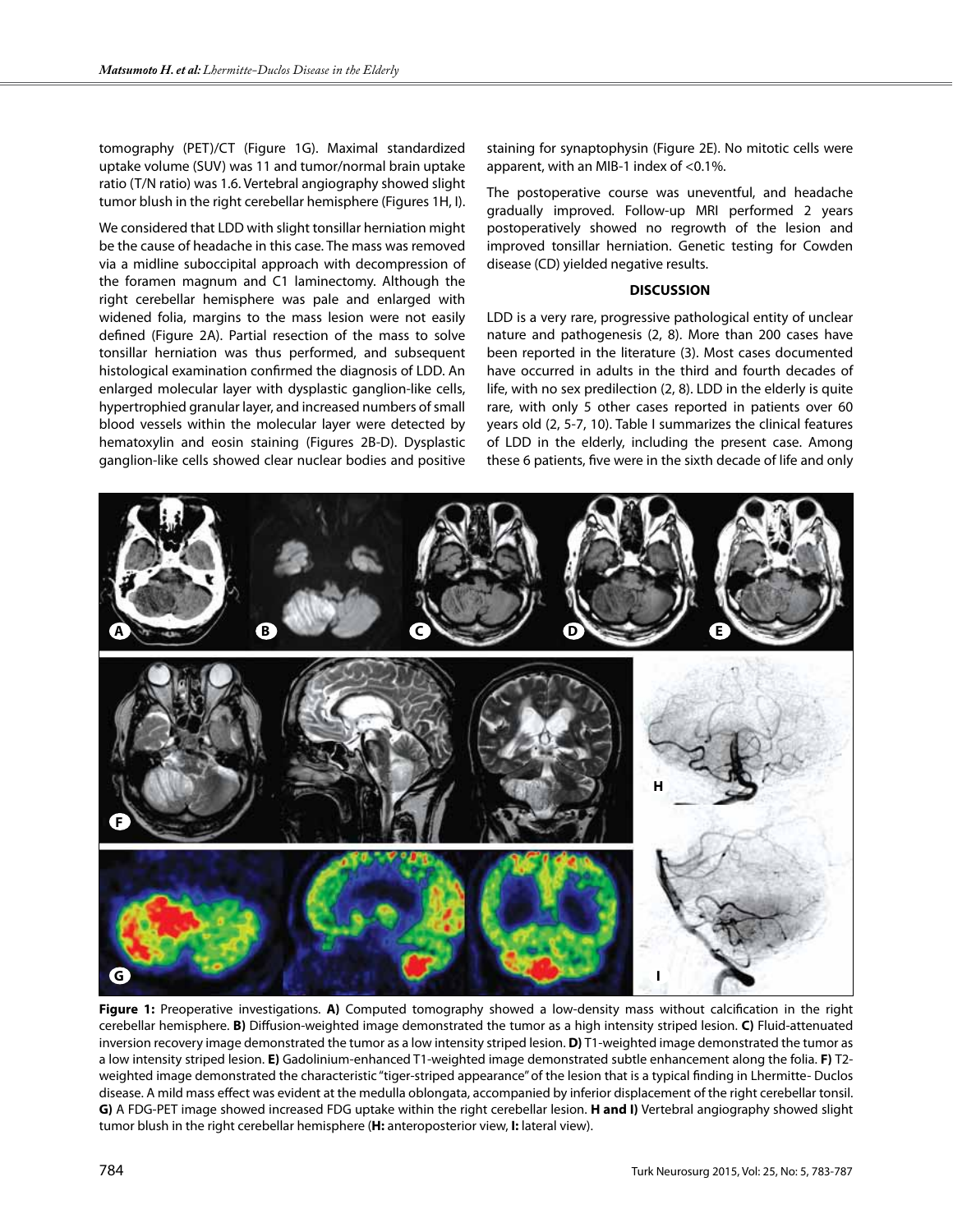1 was in the seventh. These patients were predominantly male (5 males, 1 female). All patients were symptomatic; headache and cerebellar sign were general symptoms. All patients underwent partial resection and one patient added ventriculoperitoneal shunt because of occlusive hydrocephalus.

LDD may occur either as a sporadic, isolated disease or in association with CD, an autosomal-dominant multiple hamartoma syndrome. It is sometimes accompanied by malignant tumors, including thyroid carcinoma, breast carcinoma, endometrial carcinoma, prostate carcinoma and glioblastoma (2, 8). Approximately half of LDD cases are associated with CD (7). Careful systemic investigation for CD should thereby be performed in LDD patients (7). In the present case, genetic testing for CD yielded negative results and sporadic isolated LDD was diagnosed. Among the 6 reported cases in elderly individuals, only one was associated with CD. Although there is a tendency for LDD in the elderly to be the sporadic isolated type, investigation for CD remains prudent.

LDD has been proven to show a characteristic appearance on neuroimaging. CT usually reveals a low-density mass in the lesion and calcification is sometimes present (2, 6, 8). MRI shows the lesion better than CT, with a characteristic striated



**Figure 2: A)** Intraoperative photograph showed that the right cerebellar hemisphere was pale and enlarged with widened folia. **B-E)** Microscopic examination of the tumor specimen. Photomicrograph showed an enlarged molecular layer (B: hematoxylin and eosin stain [H & E],  $\times$  40). Photomicrograph showed increase numbers of small blood vessels within the molecular layer (C: H & E,  $\times$  100). Abnormal ganglion-like neurons showed eosinophilic cytoplasm and large nuclei (E: H & E,  $\times$  200). Dysplastic ganglion cell was positive for synaptophysin (D:  $\times$  400).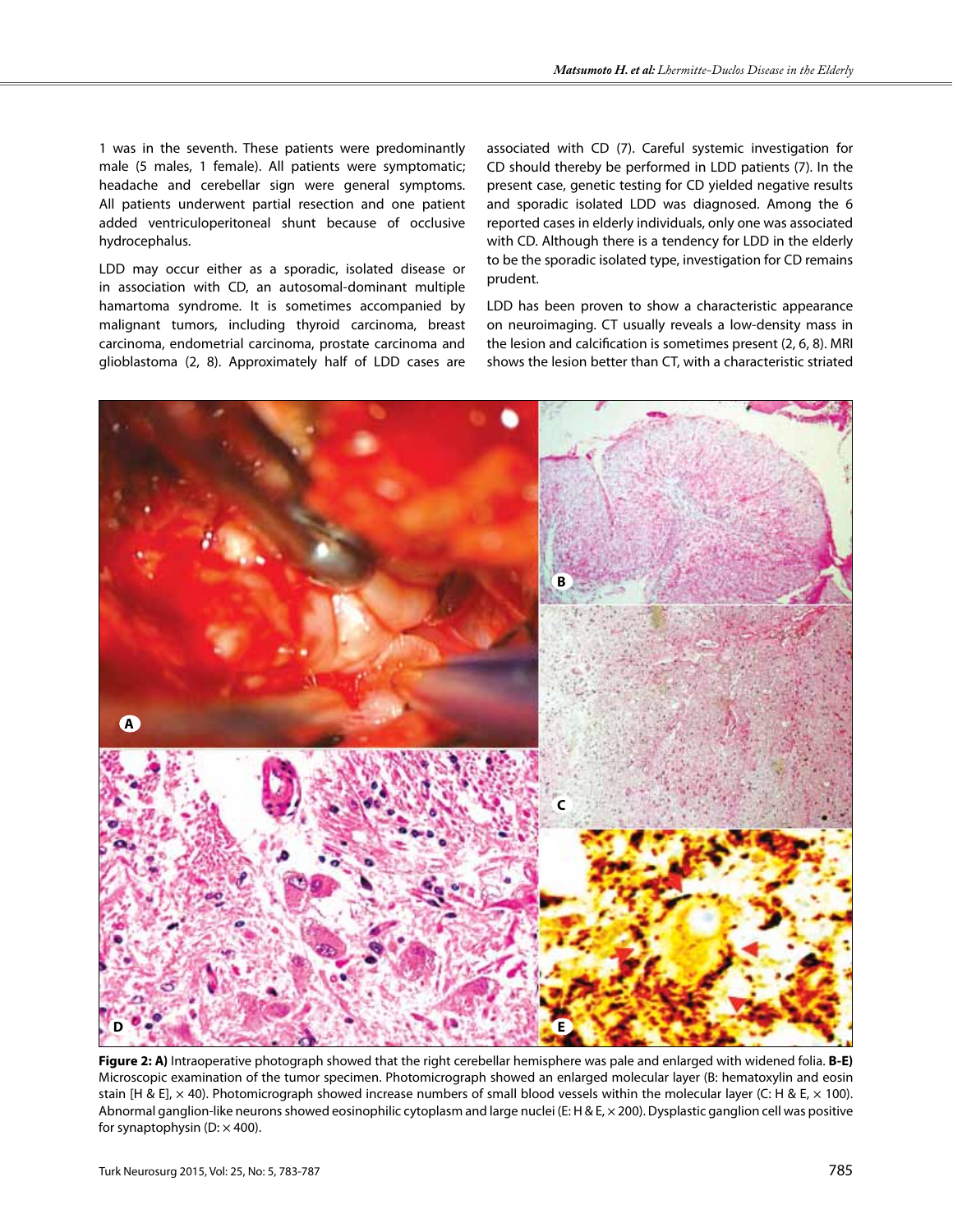| <b>Author</b><br>(years)       | Age<br>(years) | <b>Sex</b><br>(M/F) | <b>Clinical</b><br>symptoms          | Special findings<br>in neuro-images  treatment | <b>Surgical</b>   | Outcome<br>(GOS) | <b>Recurrence</b> | <b>Follow</b><br><b>up</b><br>(mos) | <b>Association</b><br>with CD |
|--------------------------------|----------------|---------------------|--------------------------------------|------------------------------------------------|-------------------|------------------|-------------------|-------------------------------------|-------------------------------|
| Ishizaki<br>et al. (1997)      | 61             | M                   | ataxia gait<br>memory<br>disturbance | enhancement<br>on MRI<br>tumor stain<br>on AG  | <b>PR</b>         | GR               | <b>ND</b>         | <b>ND</b>                           | none                          |
| <b>Moonis</b><br>et al. (2004) | 60             | M                   | headache<br>dizziness                | none                                           | <b>PR</b>         | <b>GR</b>        | <b>ND</b>         | <b>ND</b>                           | yes                           |
| Nakagawa<br>et al. (2007)      | 67             | M                   | unconsciousness                      | none                                           | <b>PR</b>         | GR               | none              | 11                                  | none                          |
| Andres<br>et al. (2009)        | 61             | M                   | headache<br>ataxic gait              | tumor stain<br>on AG                           | PR                | <b>GR</b>        | none              | 36                                  | none                          |
| Yang et al.<br>(2012)          | 68             | F                   | vertigo                              | enhancement<br>on MRI                          | $PR+V-P$<br>shunt | GR               | none              | <b>ND</b>                           | none                          |
| Present<br>case                | 75             | M                   | headache tumor<br>stain on AG        | enhancement<br>on MRI                          | PR                | <b>GR</b>        | none              | 24                                  | none                          |

**Table I:** Summary of Reported Cases of LDD in the Elderly

AG: angiography, CD: Cowden disease, GOS: Glasgow outcome scale, GR: good recovery, MRI: magnetic resonance imaging, ND: not described, PR: partial *resection.*

appearance of hyperintensity on T2-weighted imaging and hypointensity on T1-weighted imaging giving rise to a "tigerstriped" appearance (2, 6, 8). Lack of enhancement is the rule for this tumor, except in rare cases (2, 5). Angiography shows LDD as an avascular mass (5). On FDG-PET, LDD displays high uptake of FDG, similar to malignant tumors (2, 3, 7). The reason for this high uptake of FDG remains unclear, and may simply reflect focally increased cell density and/or changes in the metabolism of dysplastic ganglion cells (3).

In the present case, the characteristic feature of "tigerstriped appearance" and high uptake of FDG were visible on preoperative investigations. On the other hand, subtle enhancement along the folia on contrast-enhanced T1 weighted imaging and slight tumor blush on angiography were detected. Such findings may indicate that part of the tumor has a rich blood flow (2, 5). In fact, histological examination showed increased numbers of vessels compared to normal cerebellar tissue. Of the six cases reported in elderly patients, four showed enhancement with contrast medium on MRI or tumor stain on angiography. These findings may indicate a tendency toward hypervascularity in the elderly.

In general, surgical excision is the only viable treatment approach (1-5, 7-11). Complete excision of the hypertrophied lesion is the treatment of choice, because regrowth or malignant transformation following subtotal resection of the lesion have been reported (4, 9). Many authors have recommended gross total removal in young adults, even in the absence of symptoms (11). However, complete excision is not always achievable because the lesion usually blends into normal cerebellar tissue and is thus difficult to distinguish from normal tissue (2, 5, 7, 10). In addition, extensive resection risks include neurological deficits such as cerebellar mutism (1). In fact, because we could not define the margins of the mass, partial resection was performed, although folia that were obviously widened compared to normal were seen.

In the elderly, surgical treatment should be chosen when patients are symptomatic. In fact, all reported patients were symptomatic and underwent partial resection to reduce mass effect. As a result, clinical symptoms improved without complication. Moreover, regrowth of the tumor did not occur in all patients. Partial resection to reduce mass effect can thus be chosen in the elderly, because the lesion is categorized as a World Health Organization grade I tumor. If the mass is accidentally found, a conservative strategy can be chosen with close follow-up examination.

In our case, the patient suffered from headache due to tonsillar herniation. Hence, partial resection to solve tonsillar herniation was performed and headache improved without complication. Thus, we recommend partial resection to decompress the fourth ventricle, the brain stem and the cerebellum in the elderly.

### **CONCLUSION**

LDD is a rare entity with benign pathological findings. Several differences in the nature of the lesion are seen in the elderly, with tendencies toward a male predominance, hypervascularity, and low rates of association with CD and regrowth after surgery. In symptomatic LDD in the elderly, to avoid surgical complication, we recommend partial resection to reduce mass effect.